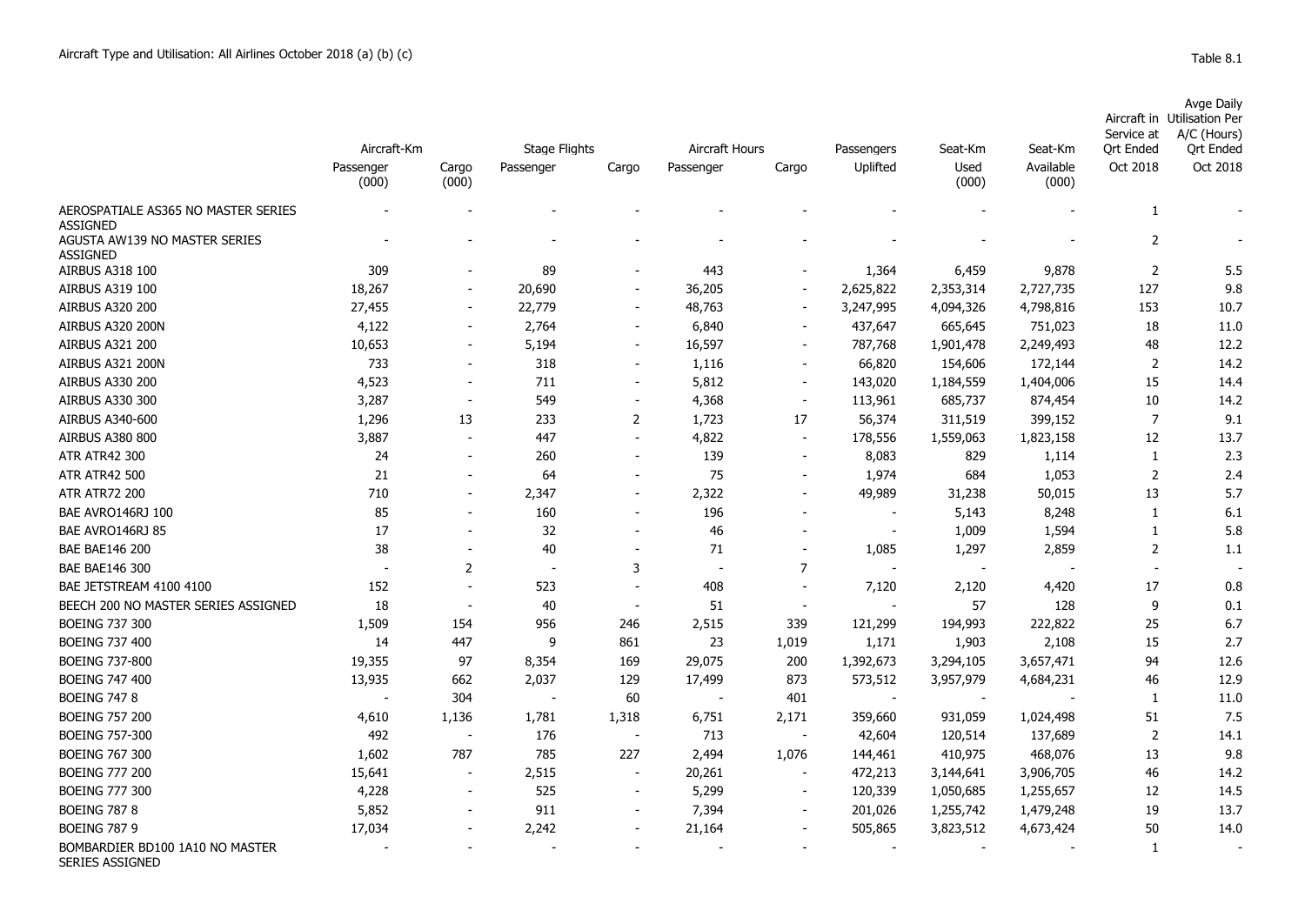|                                                           | Aircraft-Km              |                          | <b>Stage Flights</b>     |                          | Aircraft Hours           |                          | Passengers     | Seat-Km       | Seat-Km                  | Service at<br>Ort Ended | <b>Avge Daily</b><br>Aircraft in Utilisation Per<br>A/C (Hours)<br>Ort Ended |
|-----------------------------------------------------------|--------------------------|--------------------------|--------------------------|--------------------------|--------------------------|--------------------------|----------------|---------------|--------------------------|-------------------------|------------------------------------------------------------------------------|
|                                                           | Passenger<br>(000)       | Cargo<br>(000)           | Passenger                | Cargo                    | Passenger                | Cargo                    | Uplifted       | Used<br>(000) | Available<br>(000)       | Oct 2018                | Oct 2018                                                                     |
| BOMBARDIER BD700 1A10 NO MASTER<br><b>SERIES ASSIGNED</b> | 67                       | $\overline{\phantom{a}}$ | 36                       | $\overline{\phantom{a}}$ | 86                       | $\overline{\phantom{a}}$ | 129            | 267           | 915                      | $\overline{7}$          | 0.3                                                                          |
| BOMBARDIER BD700 1A11 NO MASTER<br><b>SERIES ASSIGNED</b> |                          |                          |                          |                          |                          |                          |                |               |                          | $\mathbf{1}$            | $\overline{\phantom{a}}$                                                     |
| BOMBARDIER CL600 2B19 NO MASTER<br><b>SERIES ASSIGNED</b> |                          |                          |                          |                          |                          |                          |                |               |                          | $\mathbf{1}$            | $\overline{\phantom{a}}$                                                     |
| BRITTEN NORMAN BN2A UNDESIGNATED<br><b>MASTER SERIES</b>  | 16                       |                          | 464                      |                          | 117                      |                          | 1,611          | 72            | 129                      | 2                       | 2.1                                                                          |
| CANADAIR CL600 2B16 600                                   | 31                       |                          | 24                       |                          | 45                       |                          | 65             | 83            | 316                      | 6                       | 0.4                                                                          |
| CESSNA 310 NO MASTER SERIES ASSIGNED                      |                          |                          |                          |                          |                          |                          |                |               |                          | $\overline{4}$          |                                                                              |
| CESSNA 402 NO MASTER SERIES ASSIGNED                      |                          |                          |                          |                          |                          |                          |                |               | ۰                        | 1                       | $\overline{\phantom{a}}$                                                     |
| CESSNA 404 NO MASTER SERIES ASSIGNED                      |                          |                          |                          |                          |                          |                          |                |               |                          | 5                       |                                                                              |
| CESSNA 510 NO MASTER SERIES ASSIGNED                      |                          |                          |                          |                          |                          |                          |                |               |                          | 3                       |                                                                              |
| CESSNA 560 NO MASTER SERIES ASSIGNED                      |                          |                          | $\overline{\phantom{a}}$ | $\overline{\phantom{a}}$ | $\blacksquare$           |                          |                |               | $\overline{\phantom{a}}$ | 3                       |                                                                              |
| <b>CESSNA F406 NO MASTER SERIES</b><br><b>ASSIGNED</b>    | 5                        | 7                        | 18                       | 17                       | 11                       | 18                       |                | 12            | 36                       | 6                       | 0.1                                                                          |
| DASSAULT FALCON 2000 NO MASTER<br><b>SERIES ASSIGNED</b>  |                          |                          | ÷                        | $\overline{a}$           | $\overline{a}$           |                          |                |               |                          | $\overline{2}$          | $\overline{\phantom{a}}$                                                     |
| DASSAULT FALCON 7X NO MASTER SERIES<br><b>ASSIGNED</b>    | 49                       |                          | 25                       | $\overline{a}$           | 58                       |                          | 102            | 209           | 685                      | $\overline{4}$          | 0.4                                                                          |
| DASSAULT FALCON 900EX NO MASTER<br><b>SERIES ASSIGNED</b> | 17                       |                          | 11                       | $\overline{\phantom{a}}$ | 22                       | $\overline{\phantom{a}}$ | 47             | 79            | 251                      | 3                       | 0.3                                                                          |
| DE HAVILLAND DHC6 400                                     | 48                       | ÷                        | 294                      | $\blacksquare$           | 273                      | $\blacksquare$           | 2,872          | 488           | 917                      | 3                       | 3.2                                                                          |
| DE HAVILLAND DHC8 400                                     | 4,025                    | $\blacksquare$           | 9,336                    | $\overline{\phantom{a}}$ | 11,619                   | $\overline{\phantom{a}}$ | 568,841        | 247,765       | 313,939                  | 54                      | 7.0                                                                          |
| <b>DORNIER 228 200</b>                                    | 33                       | $\overline{\phantom{a}}$ | 407                      | $\overline{\phantom{a}}$ | 182                      | $\overline{\phantom{a}}$ | 4,578          | 392           | 611                      | $\overline{4}$          | 2.1                                                                          |
| DORNIER 328 NO MASTER SERIES<br><b>ASSIGNED</b>           | 98                       |                          | 258                      | $\overline{a}$           | 299                      | ÷                        | 4,641          | 1,805         | 3,027                    | 2                       | 5.5                                                                          |
| EMBRAER EMB135 NO MASTER SERIES<br><b>ASSIGNED</b>        | 214                      | $\overline{\phantom{a}}$ | 377                      | $\overline{\phantom{a}}$ | 464                      |                          | 8,464          | 4,863         | 7,555                    | 6                       | 3.5                                                                          |
| <b>EMBRAER EMB145 NO MASTER SERIES</b><br><b>ASSIGNED</b> | 1,637                    | $\overline{\phantom{a}}$ | 2,612                    | $\overline{a}$           | 3,422                    | $\overline{\phantom{a}}$ | 55,693         | 49,544        | 80,118                   | 20                      | 4.9                                                                          |
| <b>EMBRAER EMB505 NO MASTER SERIES</b><br><b>ASSIGNED</b> | $\overline{\phantom{a}}$ |                          |                          |                          | $\overline{\phantom{a}}$ |                          | $\overline{a}$ |               |                          | 1                       | $\overline{\phantom{a}}$                                                     |
| EMBRAER EMB550 NO MASTER SERIES<br><b>ASSIGNED</b>        | 25                       |                          | 30                       | $\overline{a}$           | 40                       |                          | 111            | 77            | 245                      | 1                       | 1.0                                                                          |
| EMBRAER ERJ170 100                                        | 536                      |                          | 988                      | $\overline{a}$           | 1,234                    |                          | 48,494         | 30,986        | 40,732                   | 8                       | 5.9                                                                          |
| EMBRAER ERJ170 200                                        | 1,170                    | $\overline{\phantom{a}}$ | 1,841                    | $\overline{\phantom{a}}$ | 2,626                    | $\blacksquare$           | 128,219        | 81,664        | 102,964                  | 11                      | 8.3                                                                          |
| EMBRAER ERJ190 100                                        | 1,991                    | $\overline{\phantom{a}}$ | 2,604                    | $\blacksquare$           | 4,007                    | $\blacksquare$           | 182,434        | 142,389       | 195,165                  | 16                      | 9.3                                                                          |
| EMBRAER ERJ190 200                                        | 652                      | $\overline{\phantom{a}}$ | 823                      | $\overline{\phantom{a}}$ | 1,307                    | $\blacksquare$           | 73,819         | 60,833        | 77,155                   | 7                       | 7.0                                                                          |
| <b>GULFSTREAM GV NO MASTER SERIES</b><br><b>ASSIGNED</b>  | 45                       |                          | 18                       | $\overline{\phantom{a}}$ | 56                       |                          | 56             | 141           | 727                      | 3                       | 0.7                                                                          |
| <b>GULFSTREAM GVI NO MASTER SERIES</b><br><b>ASSIGNED</b> | 52                       |                          | 10                       |                          | 62                       |                          | 17             | 60            | 573                      | 1                       | 0.4                                                                          |